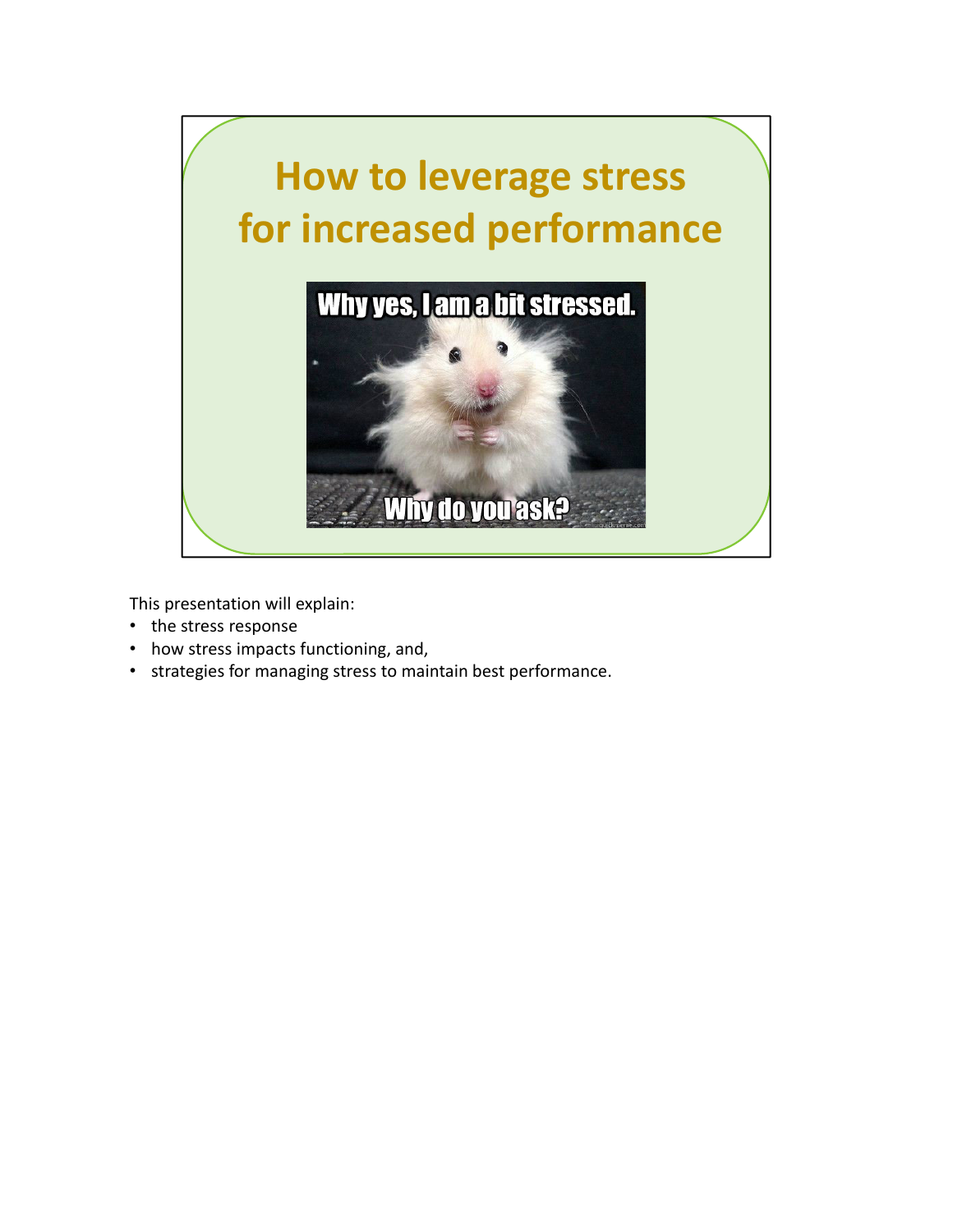

First let's talk about how stress impacts performance.

## **Effects of stress on performance**

**Stress is helpful** as it increases performance and motivate you. Your body is in a challenge response "I'm rockin it", gearing up to help us face and overcome challenges. This is your body's helping response. In this zone you feel empowered and knowledgeable.

But when the amount of stress is too high or continued you move from the challenge response "rockin it" to distress "freak out". This is when **stress becomes a hindrance** as it sets off your bodies survival response. The impact of this on the brain and body negatively impacts academic performance.

Let's look more closely at the impact of stress on your brain and body. Understanding your own response to stress is the first step in planning strategies to counter stress.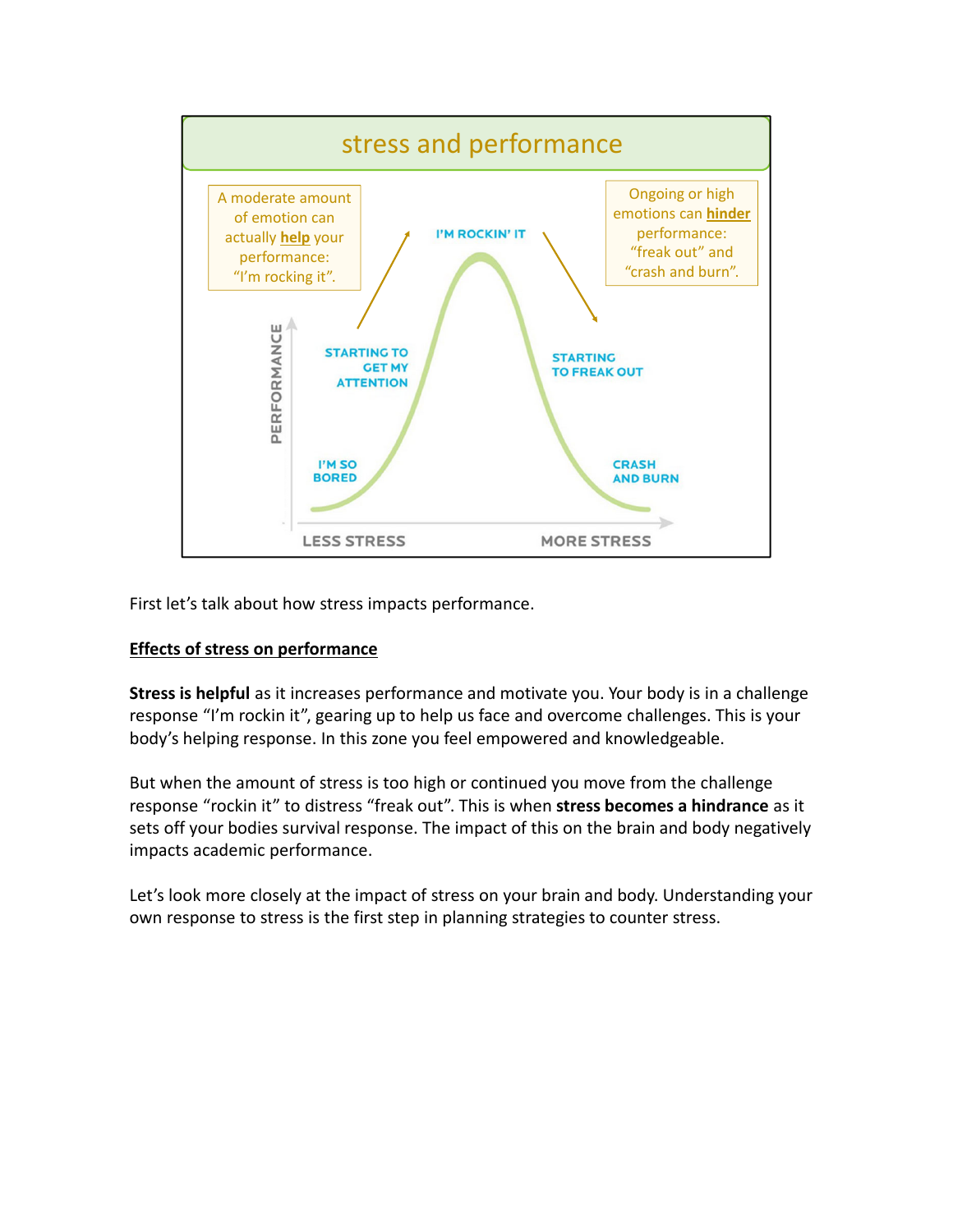

Stress sets off your survival response, a process which impacts your brain and body:

- In your brain your cortex is hut down which results in decreased access to knowledge and can cause negative thought spirals: "I am no good", "I'll never pass".
- In your body:
	- blood rushes to the heart to power it to fuel the body in survival resulting in increased and rapid heart rate which can cause panic attacks and light headedness.
	- your stomach stops digestion process and releases adrenalin which causes nausea and stomach cramps
	- your large muscles tighten in preparation to fight or run which results in muscle tension causing cold, numb, tingling fingers and toes

It's important to note what happens in your brain and body. Everyone's reactions are slightly different.

Lets now move to understanding how to leverage stress to stay in the "I'm rockin it" phase and not move into the distress phase of impacted performance.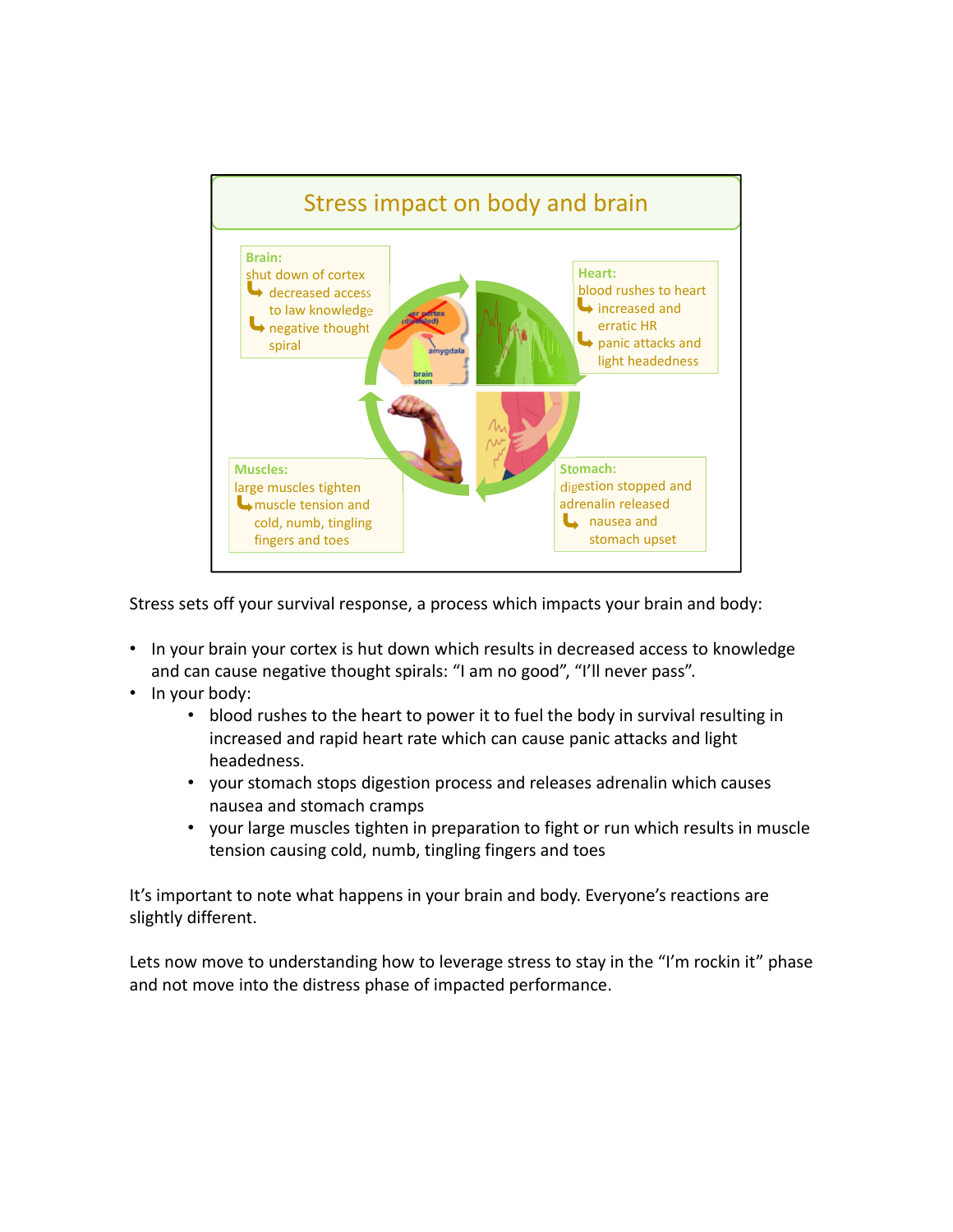

Leveraging stress means being able to stay in the challenge zone. To do so you need to counter your reactions to the stress response. We will look at some strategies to counter the responses we have just discussed in the brain and body. Instructions to each of the strategies are available on the Student Wellbeing Website linked directly under this presentation link.

In the brain, to gain cognitive control, focus and to stay present, try:

- self talk,
- the table,
- mindfulness
- thought stopping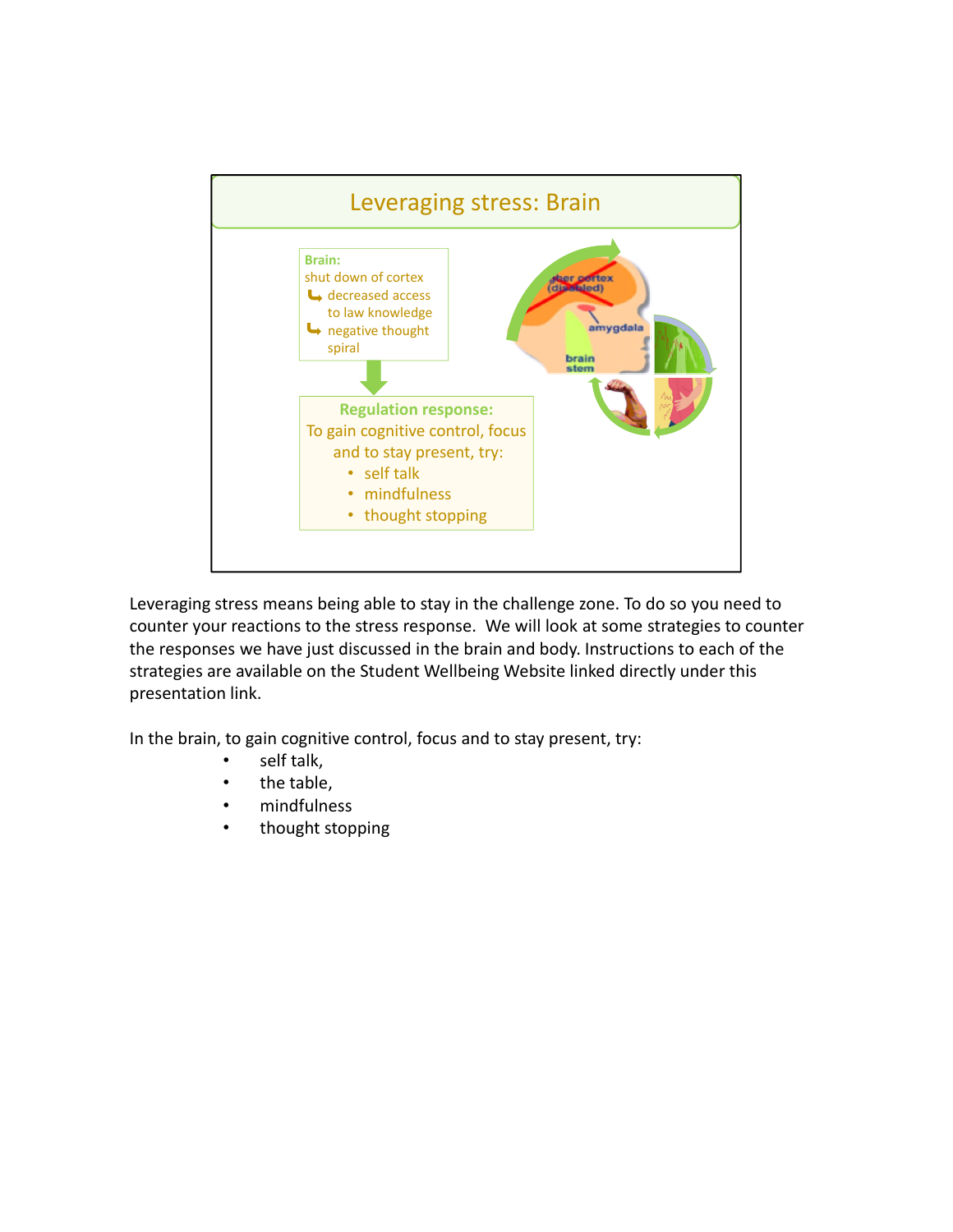

To slow heart rate and turn off the stress response, try:

- deep breathing
- slow breathing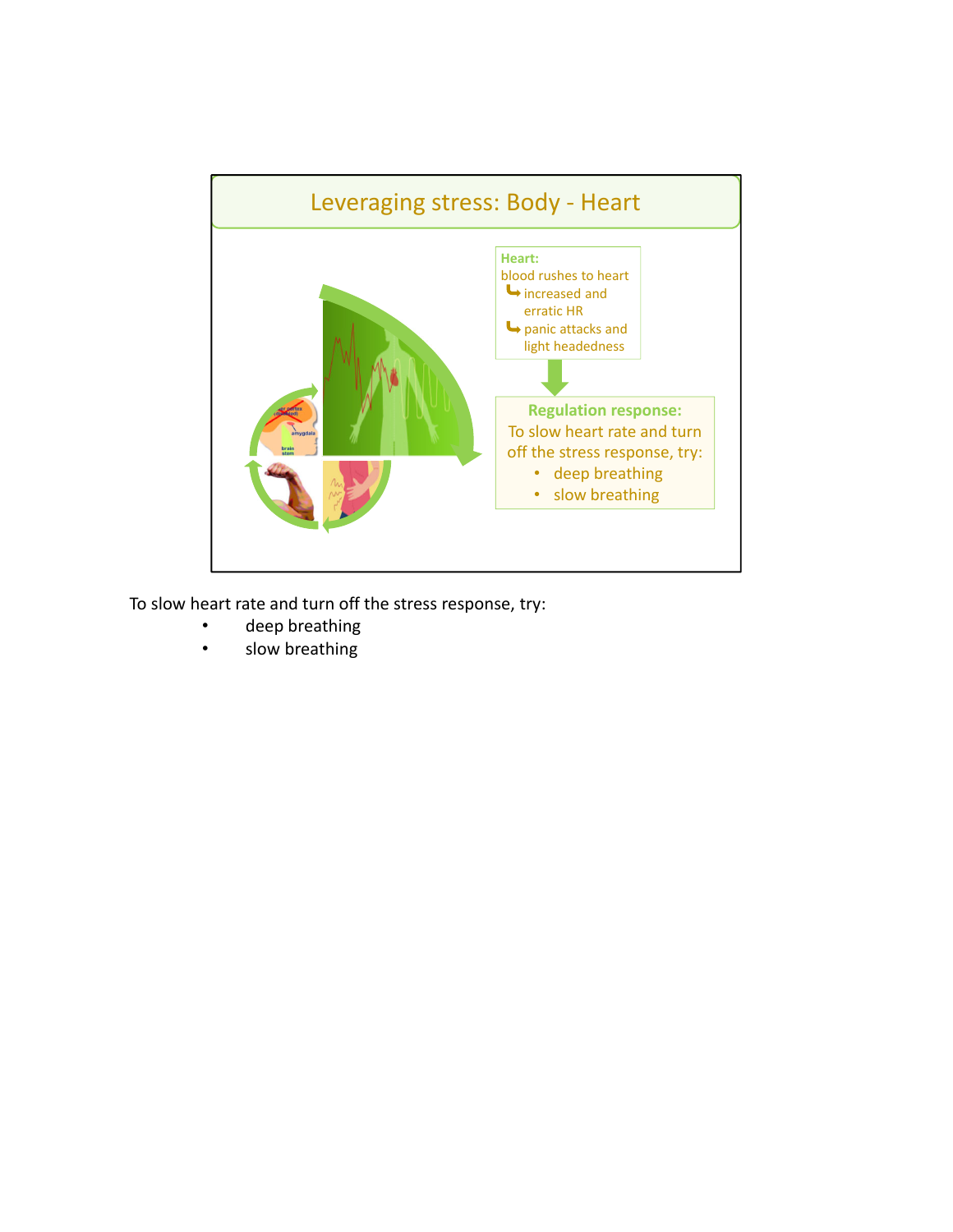

To disperse adrenalin try:

- exercise burst
- snack (not in the exam room)
- tea
- carbonated drink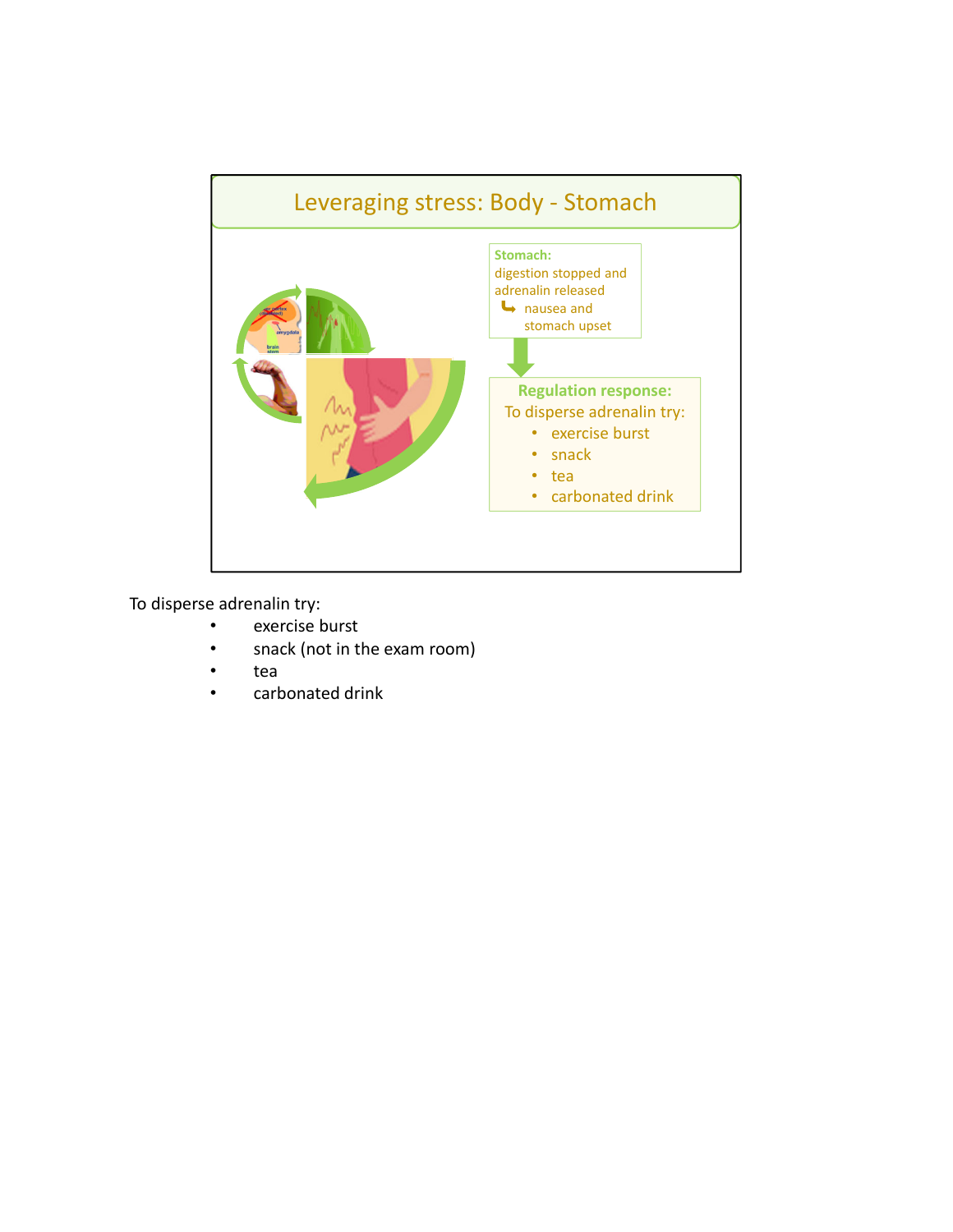

To relax the muscles and turn off the stress response, try:

- Progressive Muscle Relaxation,
- toe breathing,
- sensory ring,
- brain stress ball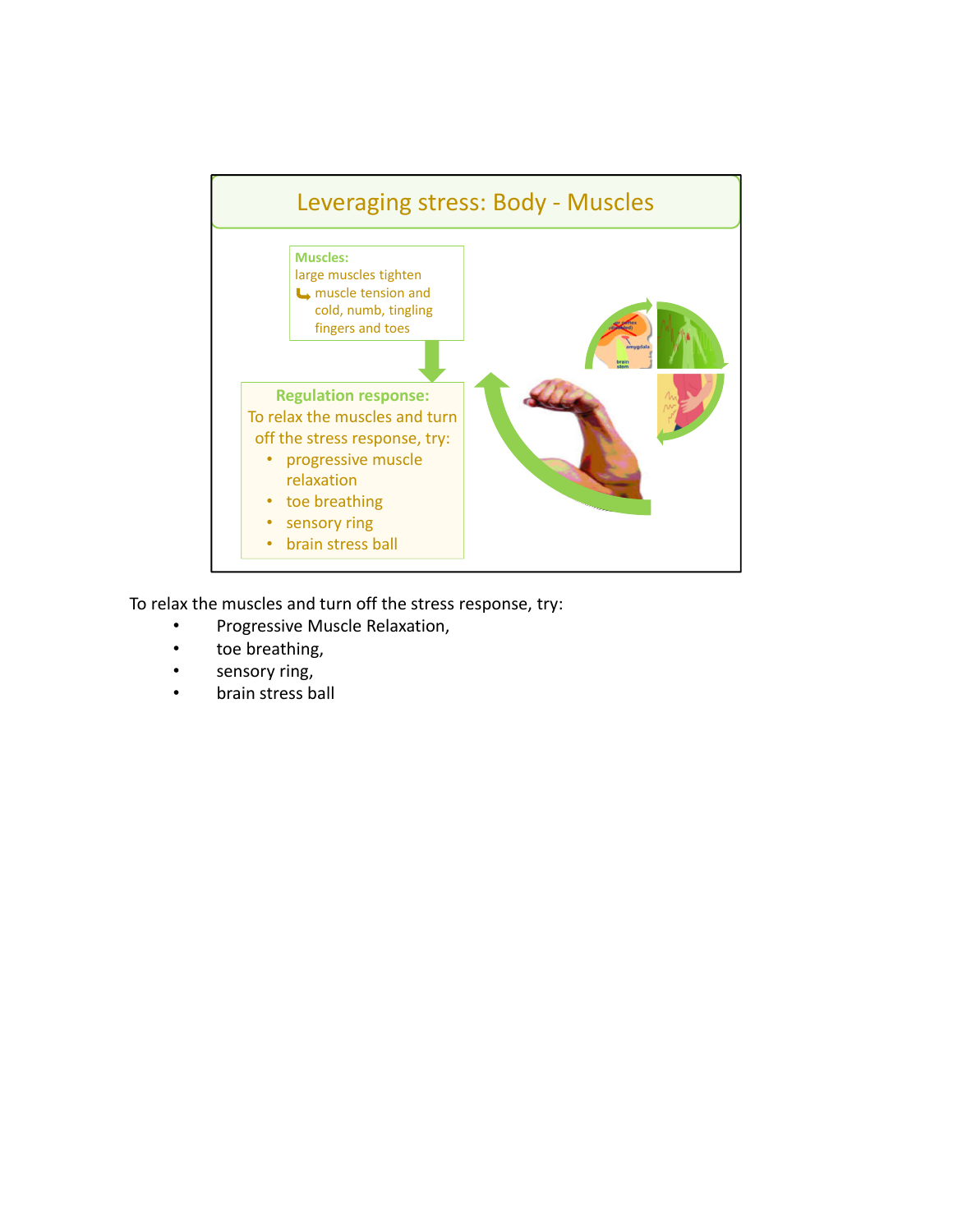

- Once you know your stress reactions and have created a strategy to counter these reactions you have a plan which can help you to maintain your best performance.
- Try to have one strategy in each area as they work together to lower stress from hindrance to help.
- Try to keep your strategies versatile and subtle so your can used them **in the moment** class, studying, exams, networking, interviews etc.
- You will need to **practice** for best results if you introduce a new skill when your brain and body are stressed it will raise your reactivity even more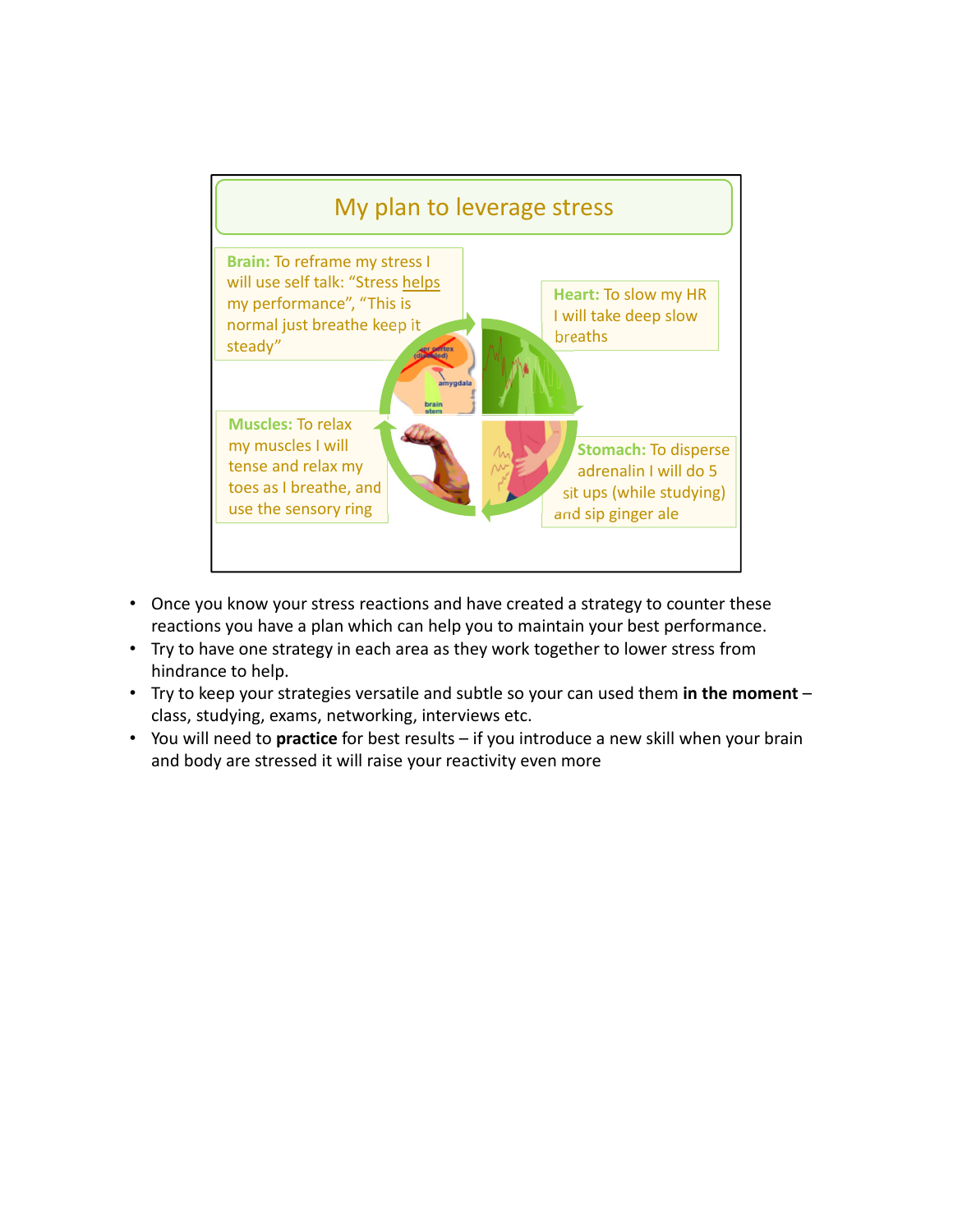

If you recall the brain shuts down when you are stressed so it is useful to write out your strategies and use reminders. Put these written reminders above your desk, on laptop, in your phone, write in CANS.

Be **proactive** with your strategies, get into a routine of implementing this strategy as part of your daily life. Practicing these strategies when you do not feel stressed will strengthen the effect of the strategy and build your resilience to cope.

Use the strategies as preparation. Do them before an exam to raise tolerance and regulate emotions.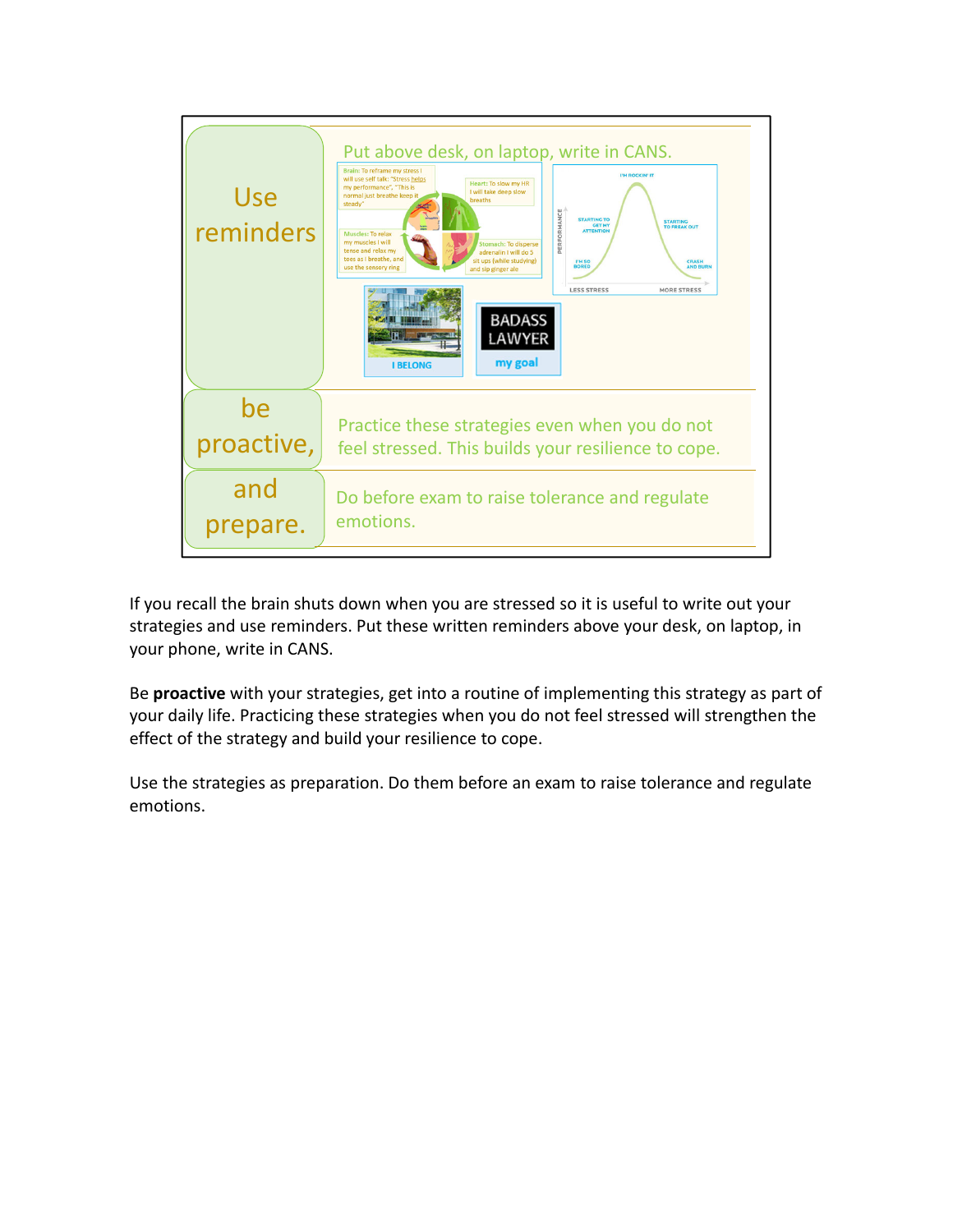

Identifying your reactions to stress and finding the best strategies to counter these can take time and be difficult, especially if you are already feeling stressed!

If you need help to make your plan for leveraging stress contact…

- Anna Kline, Student Wellbeing Counsellor, Allard Hall, rm 147b, 604.822.4928 kline@allard.ubc.ca
- UBC Counselling 604.822.3811
- (24/7) UBC Student Assistance Program (UBC SAP) 1.833.590.1328
- Lawyers Assistance Program 1.888.685.2171